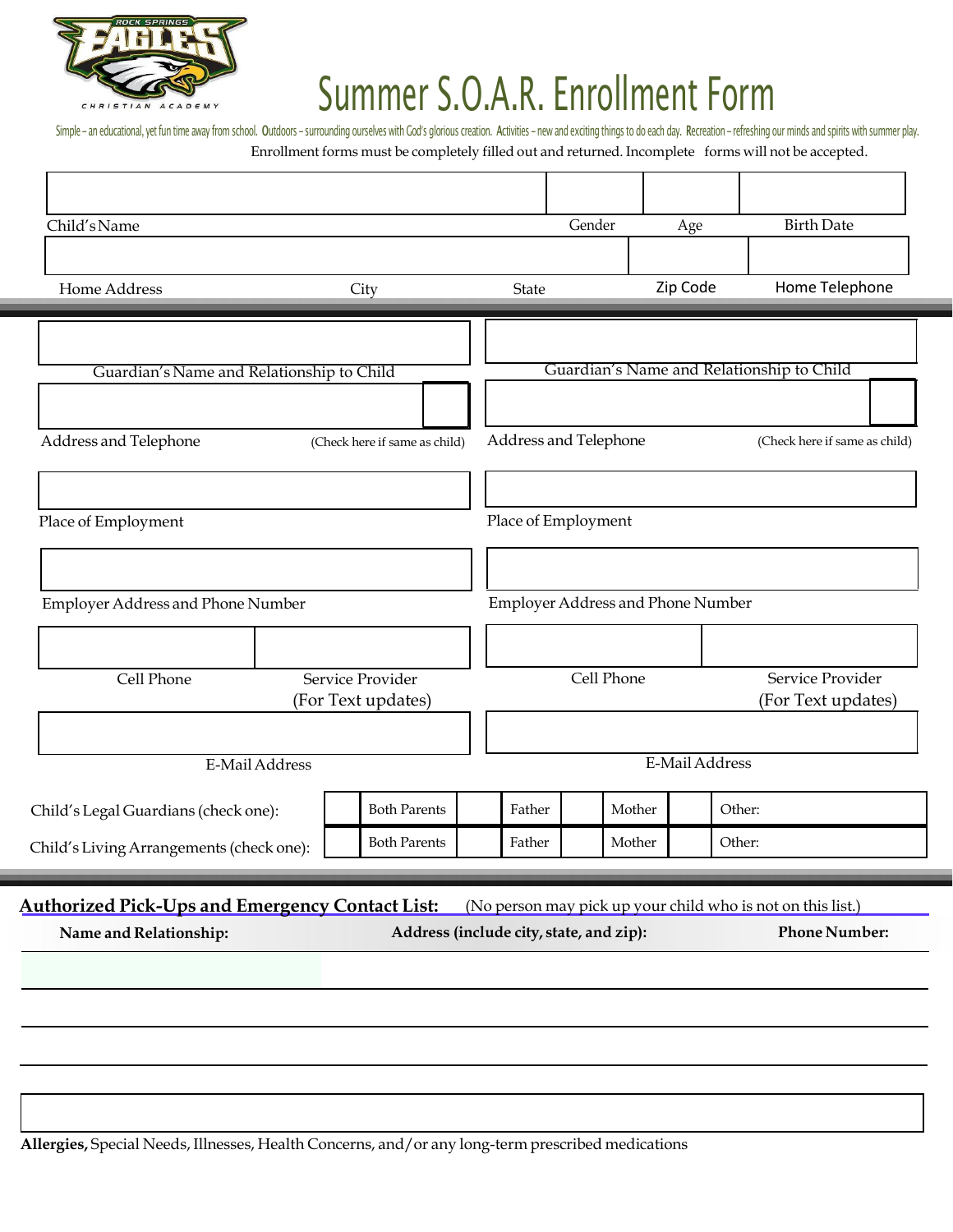

## SUMMER SOAR AGES 5-12 REGISTRATION, TUITION, & FEES

### **There is no reduction in tuition for partial or non-attended weeks. A two-week written withdrawal notice is required to terminate all tuition contracts.**

**Summer S.O.A.R. Registration Fee: \$50.00 for first child + \$25.00 for any additional sibling.** (Non-Refundable & includes the cost of one t-shirt to be worn on field trips.)

**Tuition:** All costs listed are per student per week. There is no reduction in tuition for partial weeks. A \$10.00 non-refundable deposit is required in advance per week and will go towards the weekly tuition.

 **Weekly Tuition \$165.00**

### **Additional Fees & Requirements**

#### **Change of Schedule**

You will be charged for each week held for your child's attendance.

#### **Water Bottles**

All campers (ages 5-12) are required to bring a water bottle to help prevent dehydration. If a camper does not have a water bottle, one will be provided at a cost of \$2.00.

#### **Daily Lunch**

Summer S.O.A.R. does not provide a lunch. LUNCHES MUST BE BROUGHT FROM HOME EACH DAY. If your child comes to camp without a lunch, we will not be able to admit them until they have one in hand.

#### **Late Pickup Policy and Fee**

Summer S.O.A.R. operates from 7:00 a.m. to 5:30 p.m. on dates specified for each session. The late pickup policy will be strictly enforced so that we may provide proper care for our students. Although we understand that occasional tardiness may be inevitable, regular extended late pickups cannot be tolerated. Pick up is by 5:30 p.m. EST. Beginning at 5:31 p.m. the late pickup policy goes into effect. If you are unreachable after 30 minutes, then CPS will be called by someone in administration.

**1 st Violation** will result in a warning to the parent and a \$35.00 late fee being required upon pickup.

**2 nd Violation** will result in a \$35.00 late fee being required upon pickup and suspension from the program for one week. **3 rd Violation** will result in a \$35.00 late fee being required upon pickup and revoking the privilege of using Summer S.O.A.R.

#### **Discounts**

A \$5 discount per additional child will be given to families registering two or more full-time students for that week.

I have read and agree to comply with the above tuition and fees of Rock Springs Christian Academy. I understand that **tuition and fees may change at any time and I will be given written notice of any such change.**

Signature (Parent/Guardian) \_\_\_\_\_\_\_\_\_\_\_\_\_\_\_\_\_\_\_\_\_\_\_\_\_\_\_\_\_\_\_\_\_\_\_\_\_\_\_\_\_\_\_\_\_\_\_\_\_\_\_ Date \_\_\_\_\_\_\_\_\_\_\_\_\_\_\_\_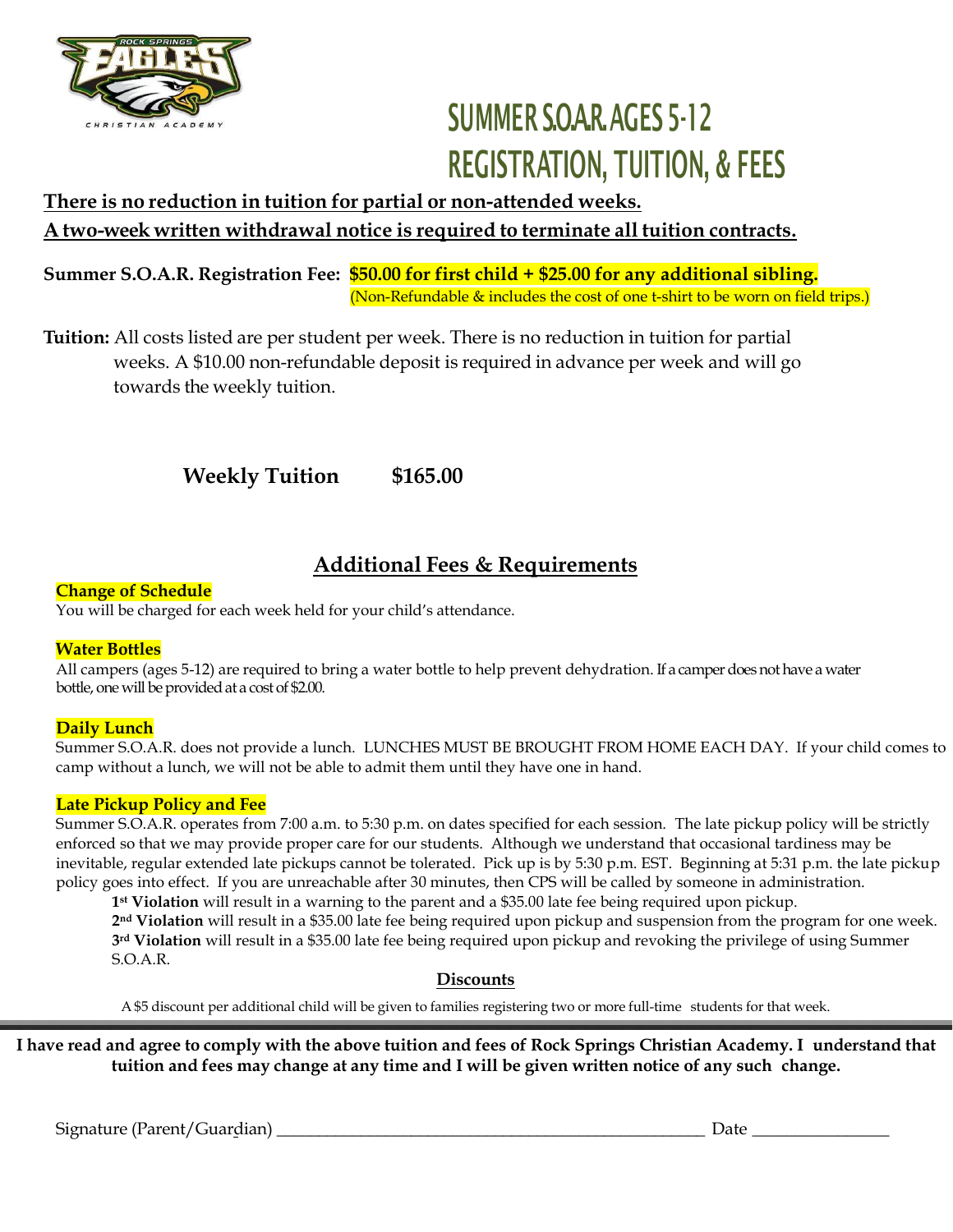

## SUMMER SOAR AGES 5-12 FINANCIALCONTRACT

I understand that by initialing each session I am registering my child for that session. I agree to pay the \$10 deposit fee at the time of registration for each week I signed up for and understand this fee is nonrefundable. The remaining amount due for each session is due on the Monday of that session. There is no reduction in tuition for illness, holidays, bad weather, etc. during any of these scheduled days and I am responsible to pay even in my **child's absence.** I understand any changes to my child's camp schedule after the original registration must be made in writing to the director 2 weeks prior to the scheduled camp date to not be charged for that held space.

Signature (Parent/Guardian) \_\_\_\_\_\_\_\_\_\_\_\_\_\_\_\_\_\_\_\_\_\_\_\_\_\_\_\_\_\_\_\_\_\_\_\_\_\_\_\_\_\_\_\_\_\_\_\_\_\_ Date \_\_\_\_\_\_\_\_\_\_\_\_\_\_\_\_\_\_

 $\text{Child's Name}$   $\overline{\phantom{a}}$   $\overline{\phantom{a}}$   $\phantom{a}$   $\phantom{a}$   $\phantom{a}$   $\phantom{a}$   $\phantom{a}$   $\phantom{a}$   $\phantom{a}$   $\phantom{a}$   $\phantom{a}$   $\phantom{a}$   $\phantom{a}$   $\phantom{a}$   $\phantom{a}$   $\phantom{a}$   $\phantom{a}$   $\phantom{a}$   $\phantom{a}$   $\phantom{a}$   $\phantom{a}$   $\phantom{a}$   $\phantom{a}$ 

|                                                                                                                                   |          | Please initial in the appropriate box for each session your child will be attending. |                               |
|-----------------------------------------------------------------------------------------------------------------------------------|----------|--------------------------------------------------------------------------------------|-------------------------------|
| Camp will be closed on May 30 <sup>th</sup> , July 4 <sup>th</sup> , and August 10 <sup>th</sup> ,<br>$11^{th}$ , and $12^{th}$ . |          | <b>Weekly Attendance</b>                                                             | Deposits Paid<br>(Office use) |
| Session 1: June 1-June 3<br>(Closed Monday 5/30 for Memorial Day & 5/31 for Staff Training.)                                      | \$105.00 |                                                                                      |                               |
| Session 2: June 6-June 10                                                                                                         | \$165.00 |                                                                                      |                               |
| Session 3: June 13-June 17                                                                                                        | \$165.00 |                                                                                      |                               |
| Session 4: June 20-June 24                                                                                                        | \$165.00 |                                                                                      |                               |
| Session 5: June 27-July 1                                                                                                         | \$165.00 |                                                                                      |                               |
| Session 6: July 5-July 8<br>(Closed Monday 7/4 for 4th of July)                                                                   | \$165.00 |                                                                                      |                               |
| Session 7: July 11-July 15                                                                                                        | \$165.00 |                                                                                      |                               |
| Session 8: July 18-July 22                                                                                                        | \$165.00 |                                                                                      |                               |
| Session 9: July 25-July 29                                                                                                        | \$165.00 |                                                                                      |                               |
| Session 10: August 1-August 5 \$165.00                                                                                            |          |                                                                                      |                               |
| Session 11: August 8-August 9 \$75.00<br>(Closed W, TH, & FR 8/10, 11, &12)                                                       |          |                                                                                      |                               |

| <b>OFFICE</b> | Registration     |  | Credit |
|---------------|------------------|--|--------|
| USE ONLY      | Deposits         |  | Check  |
|               | Past Due Balance |  | Cash   |
|               | Total            |  | TE     |
|               |                  |  |        |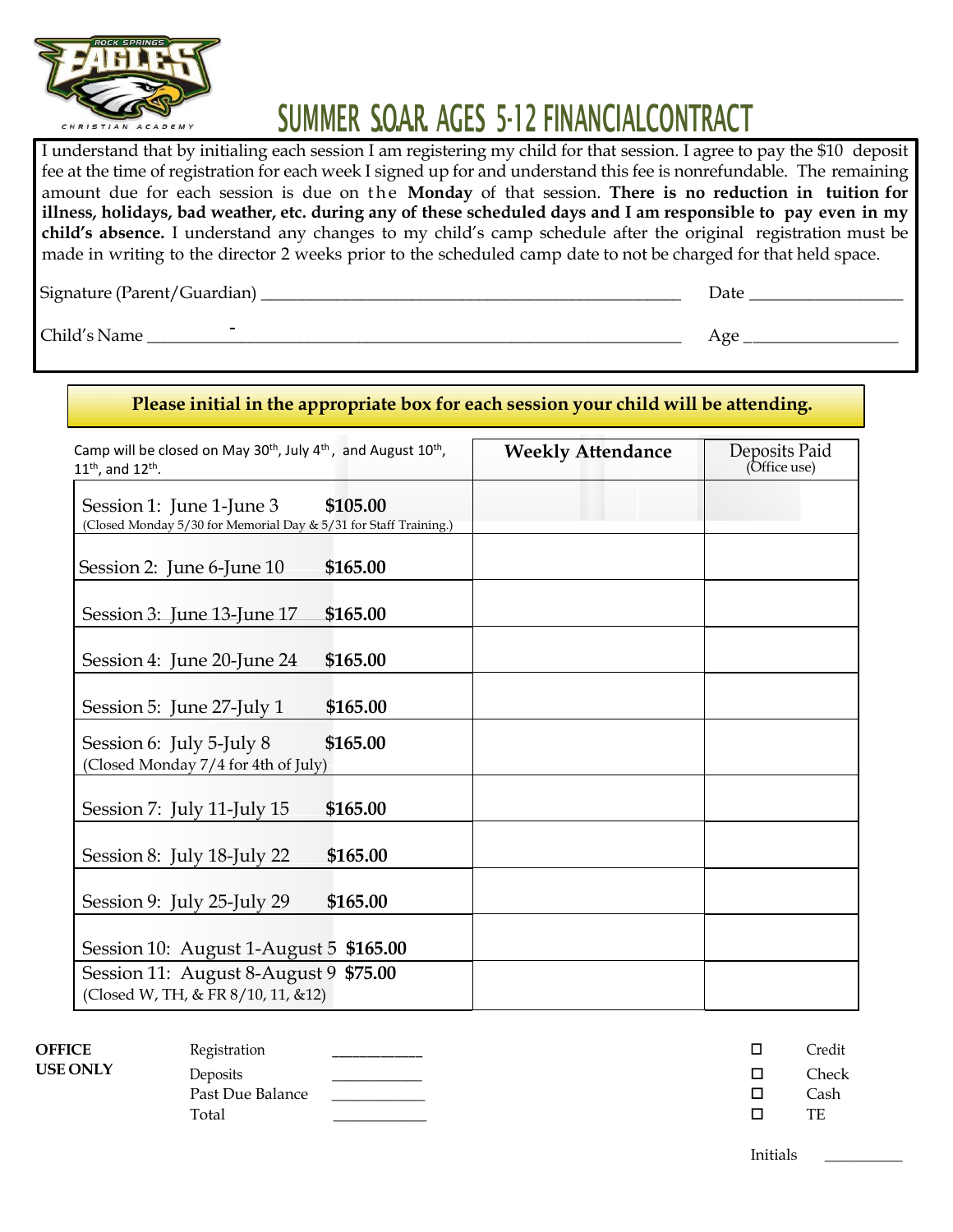

## VEHICLE EMERGENCY MEDICAL INFORMATION

(This information accompanies your child whenever using RSCA transportation.)

Child'sName

Address

Guardian's Name Guardian's Name

Home/Cell Phone Home/Cell Phone

#### **Persons to notify in an emergency when parents cannot be reached:**

| <b>Contact Name:</b> | Phone Number: |
|----------------------|---------------|
|                      |               |
|                      |               |
|                      |               |
|                      |               |

| Child's Doctor | Phone |
|----------------|-------|

Medical facility the center uses: RSCA will call Lamar County EMT

#### Current prescribed medications:

Child's special medical needs and conditions:

**In the event of an emergency involving my child, contact me, and if RSCA cannot contact me, I hereby authorize any needed emergency medical care. I further agree to be fully responsible for all medical expenses incurred during the treatment of my child.**

**Signature (Parent/Guardian)** Date and Contract Contract Contract Contract Contract Contract Contract Contract Contract Contract Contract Contract Contract Contract Contract Contract Contract Contract Contract Contract Con